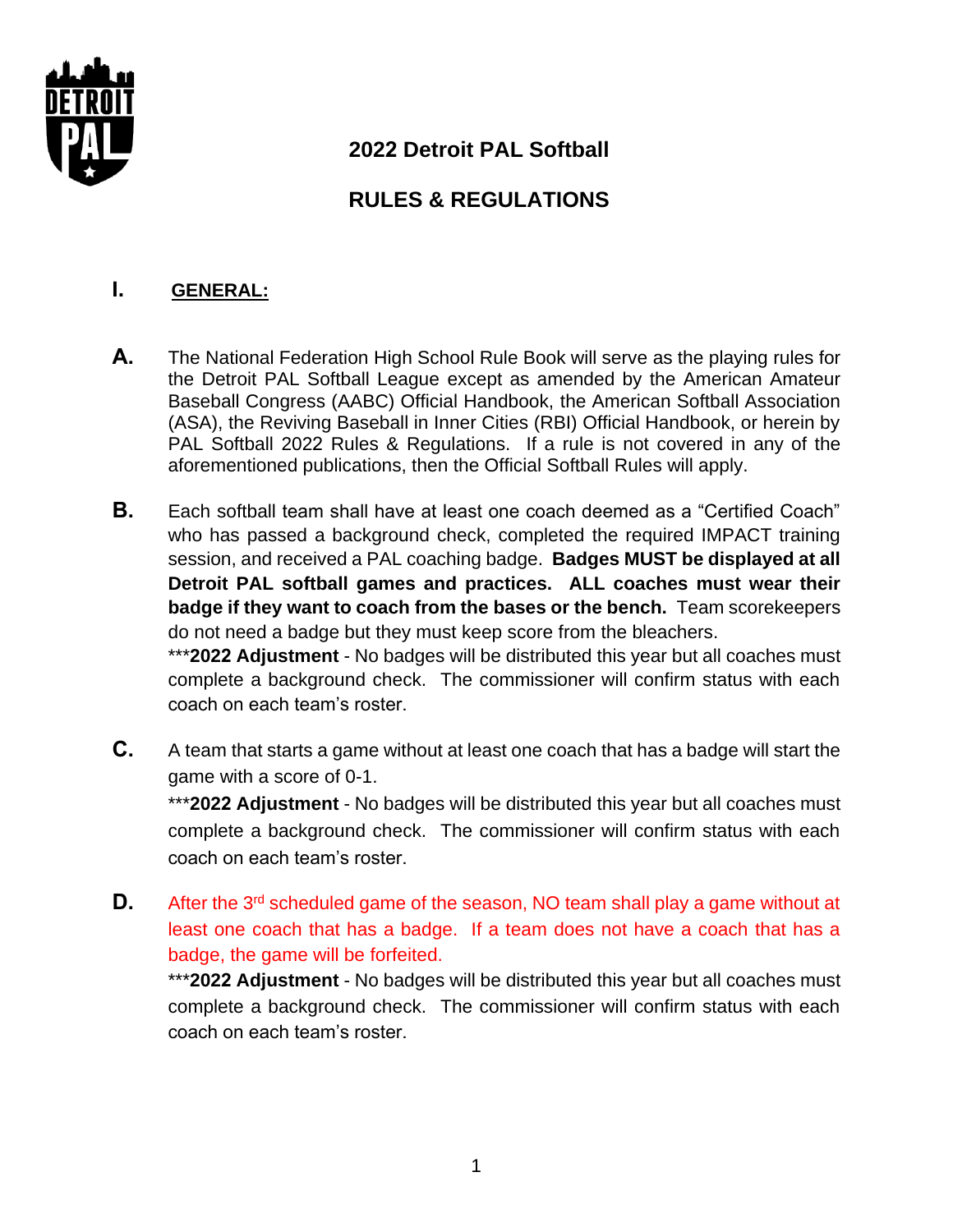- **E.** The "Manager's Code of Ethics" (Appendix I) will serve as a guide for the expectations for all managers and coaches having a team and/or organization in PAL.
- **F.** There will be three softball divisions: **Rookie (11U), Junior (14U), and High School (18U)**.

#### **II. FIELD DECORUM:**

- **A.** The actions of all players, coaches, managers, umpires, parents, relatives, and volunteers must be consistent with the mission and values of Detroit PAL. ANY PERSON, IN THE OPINION OF THE UMPIRE, SOFTBALL COMMISSIONER, OR ANY DIRECTOR OF DETROIT PAL, NOT ACTING IN THE BEST INTEREST OF THE LEAGUE, WILL BE ASKED TO LEAVE THE PLAYING AREA. Further, the umpire may eject the player of a parent or relative described above, from the game. Failure to comply with the umpire's ruling may result in forfeiture of the game by the team involved. The umpire and both managers shall make a full written report of any such incident available to the Commissioner of Softball within 24 hours of the conclusion of the game. Further disciplinary actions may be taken by Detroit PAL administrative staff, including, but not limited to, permanent dismissal of the team, coach, or player in question.
- **B.** Any umpire not acting in the best interests of Detroit PAL may, after review by the Commissioner of Softball and the Umpire-in-Chief, be suspended from officiating for a period of time up to and including permanent suspension.
- **C.** The umpire shall report any player, coach, or manager ejected from a game to the Commissioner of Softball. Any such ejection will automatically result in a suspension in the next regularly scheduled game.
- **D.** Only registered players, certified managers/coaches, and umpires are permitted within the confines of the playing field just prior to, and during the game. Except for the batter, the on-deck batter, base runners and base coaches, all other players must be on the bench and/or in the dugout while their team is at bat.
- **E.** Only managers, coaches, and players listed on their roster are allowed to coach the bases. EXCEPTION: In the absence of enough coaches to properly coach the bases in any given game, the manager or coach may appoint a substitute CERTIFIED coach for that game. The name of the substitute coach must be reported to the umpire prior to the game.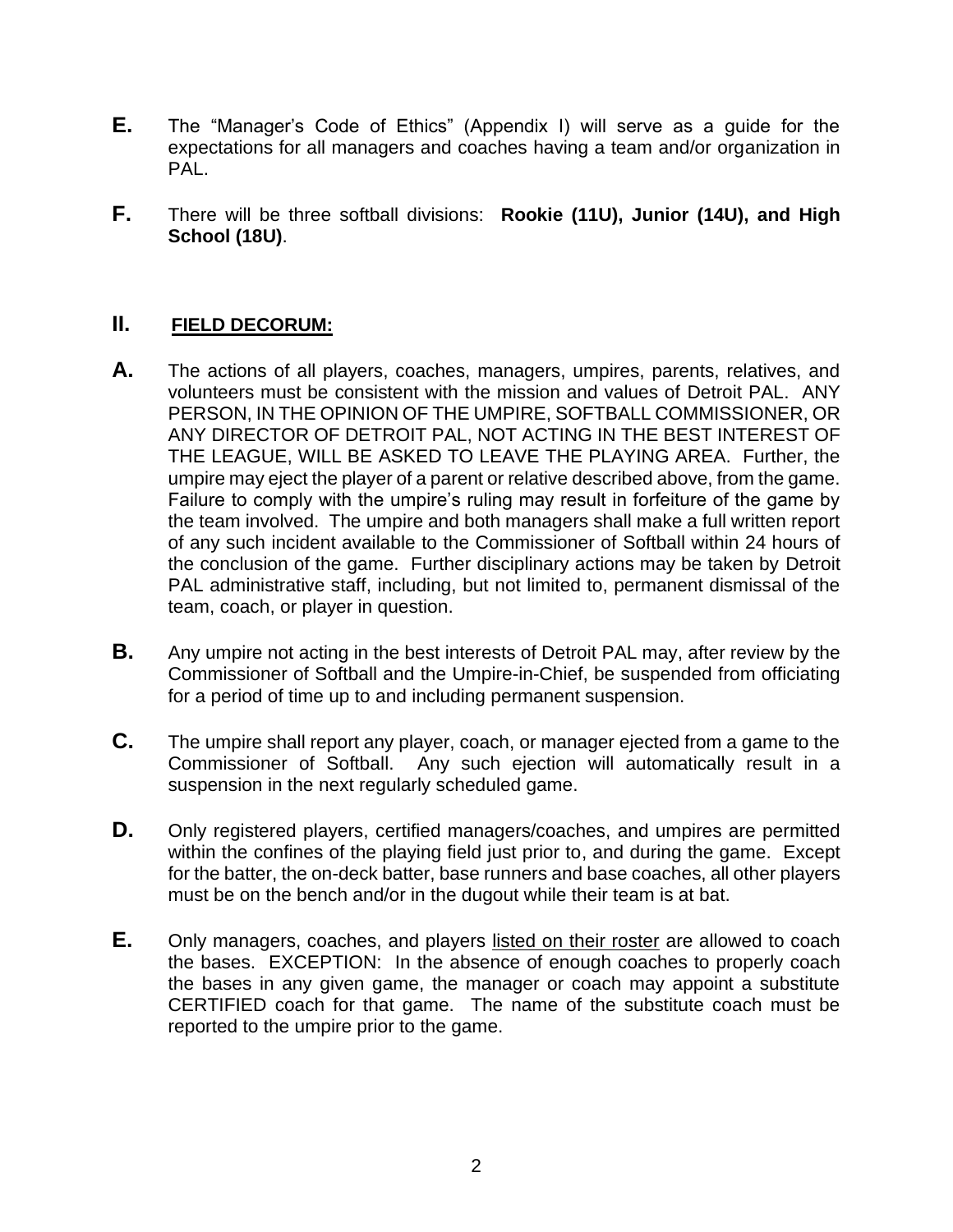- **F.** A manager or coach may not leave the vicinity of the dugout except to confer with the umpire or one of his/her players, to serve as a base coach, or to assist with an injured player.
- **G.** Any player, coach, manager, or parent ejected from a game must leave the premises immediately. They may not remain in the bleachers, behind the backstop, and may not coach the bases. It is the umpire's discretion if the ejected party is far enough away from the field of play. The umpire has the right to call the game if the ejected party refuses to remove him/herself from the premises.
- **H.** Smoking and/or the use of tobacco products; alcoholic beverages; or illegal substances are prohibited at all games and practices.
- **I.** Gambling of any kind is prohibited.
- **J.** No swearing, taunting or ethnic slurs will be tolerated.
- **K.** No gang signs, slogans or paraphernalia will be tolerated.
- **L.** No jewelry is to be worn during games, with the exception of medical I.D. bracelets. This includes rubber bands and "starter" earrings. If a player is wearing jewelry during the game **AND** the umpire has gone over this during ground rules, the player will be ejected from the game. If the umpire did **NOT** go over this during ground rules, the player must remove the jewelry at that point and any subsequent offense from **ANY** player will result in ejection.
- **M.** Players **deliberately** throwing helmets or bats will be ejected from the game. It is the sole discretion of the umpire if he/she believes the action was deliberate.
- **N.** On-deck batters must remain on their side of the dugout.
- **O.** Substantial emphasis will be placed on good sportsmanship. Teams cannot make any derogatory remarks or gestures to any official or member of the opposing team or attempt to distract them while making a defensive play, or while batting, by either talk or action. Umpires will have the right to eject anyone from the game not complying with these rules.
- **P.** No manager or coach shall abuse, verbally or physically, any player, spectator, opposing manager/coach, or umpire at any time. Violation may result in suspension or other disciplinary action.
- **Q.** All coaches and players shall shake hands upon the completion of each and every game. A coach or player that does not shake hands is subject to a one-game suspension. The second infraction will lead to a 3-game suspension. Any further infraction will result in dismissal from the Detroit PAL softball league.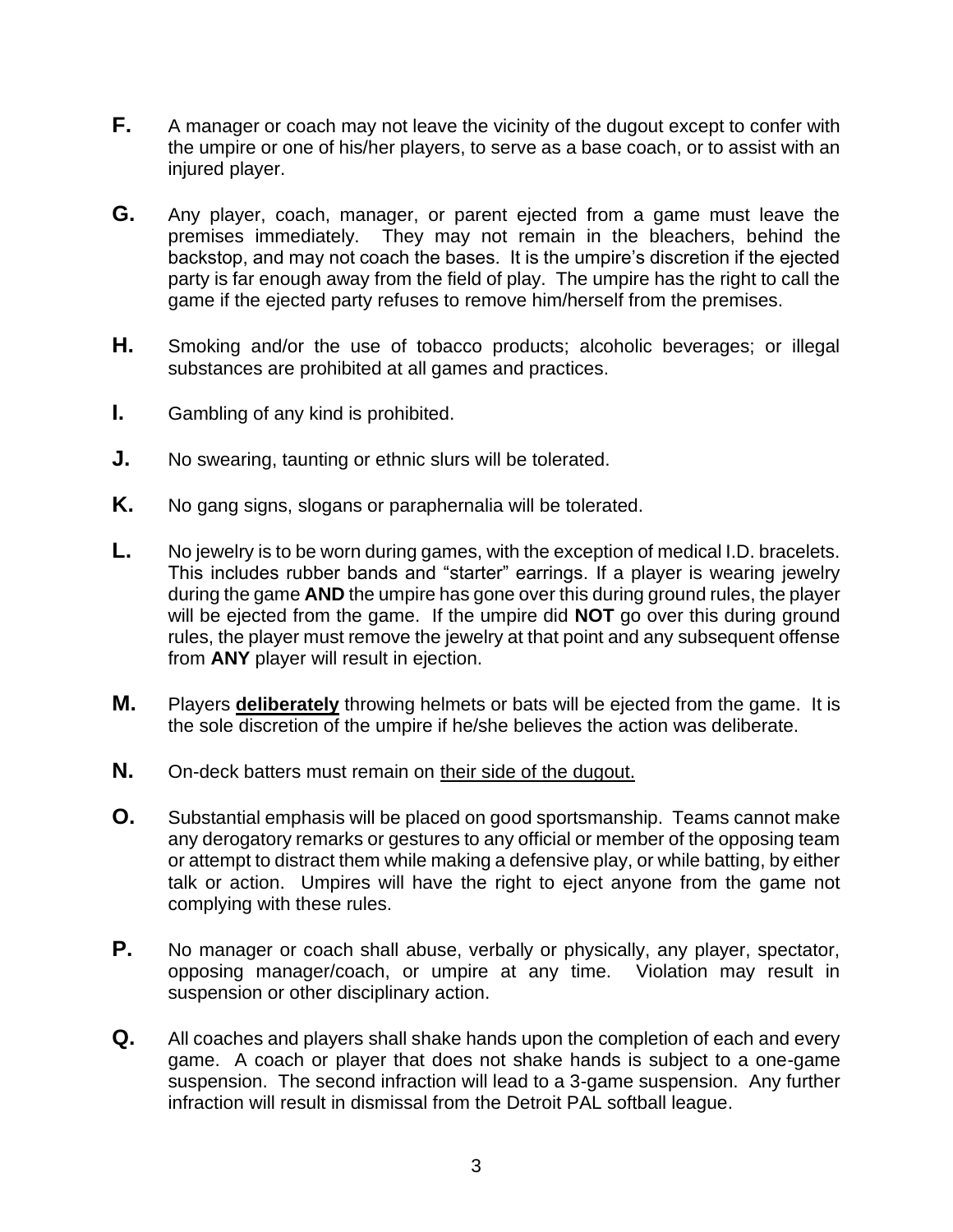**R.** In the event that there are fewer umpires than games at a particular site on any given day, the umpire(s) present will call the game **that they were scheduled to officiate** unless authorized by the Softball Commissioner to officiate an alternative game. In addition, if two umpires are scheduled to call a single game and there is no umpire at another field, then one of the two umpires will go to the official-less diamond and call the game.

#### **III. UNIFORMS AND EQUIPMENT:**

- **A.** All players **must** be in matching jersey and pants; otherwise they cannot play. Players should also have on matching hats and socks but can play without them.
- **B.** Players may not wear doo-rags during games. Players may not wear sweatbands around their neck.
- **C.** Only players in the Junior Softball and the High School Softball divisions are allowed to wear metal cleats. Players in the Rookie division are encouraged to wear rubber cleats.
- **D.** Catchers are required to wear all protective equipment while catching (i.e. mask, helmet, throat guard, shin guards, chest protector, and protective cups). This rule also applies to all players designated to warm up the pitcher on or off the field.
- **E.** All batters, base runners, on-deck batters, and players who act as base coaches must wear batting helmets in accordance with National Federation High School Rules.
- **F.** The umpire shall not allow a player to enter the batter's box without a batting helmet.
- **G.** All players will have their jerseys tucked in at all times during the game.
- **H.** The 2011 High School Rule covering the weight and length of bats will be enforced in the PAL softball league (-3, 2 5/8 maximum barrel) for the High School Division (15-18) only. Wood bats are allowed in Detroit PAL.

## **IV. PITCHING:**

- **A.** See Divisional Rules (pg. 10).
- **B.** Number of pitches thrown in a game declared no contest will be charged against the pitcher for the week.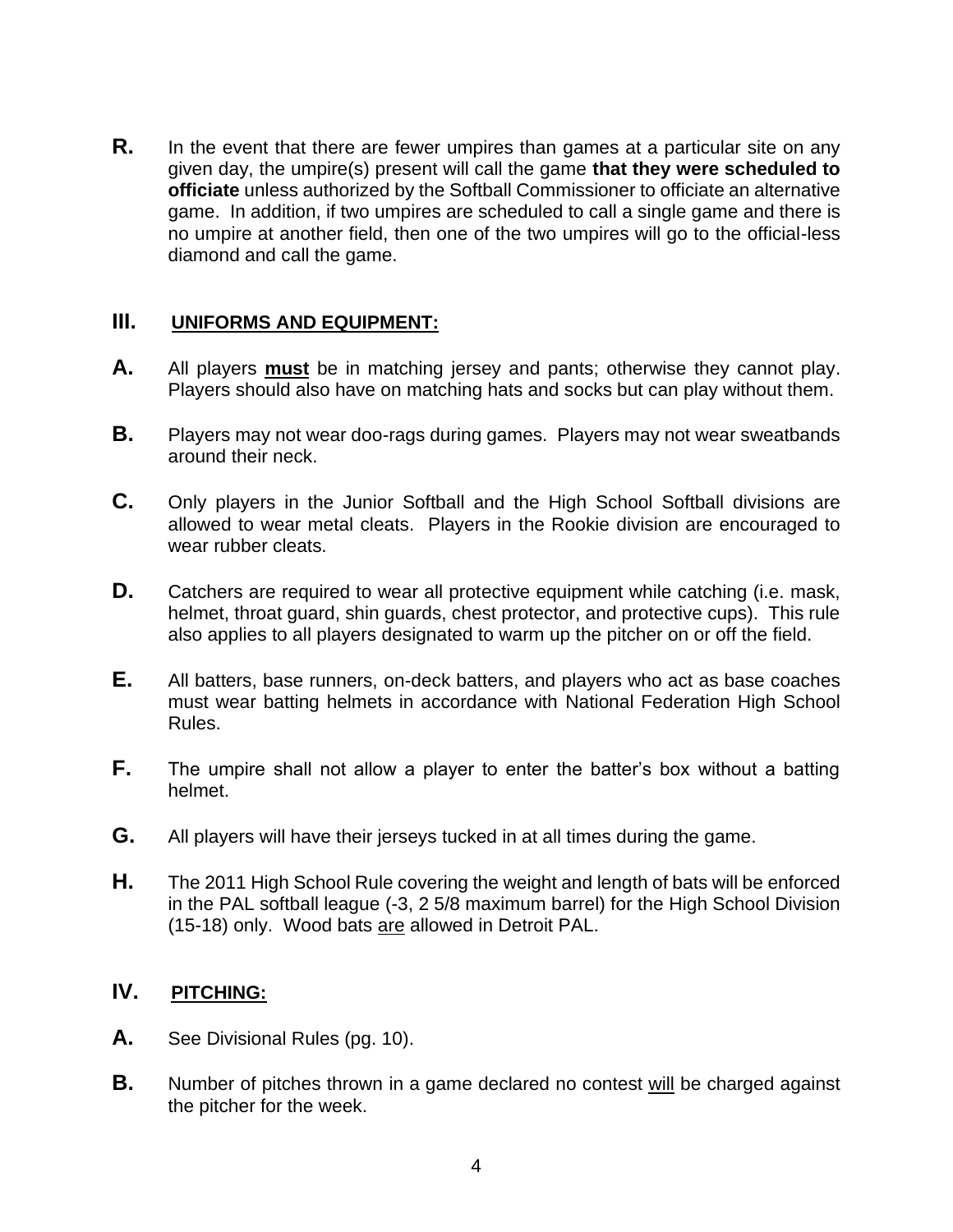- **C.** Violations of Rules IV A and B will result in a forfeiture of the game in which the infraction took place.
- **D.** Starting and relief pitchers out for their first appearance will be allowed a maximum of 8 (eight) practice pitches. At the beginning of each subsequent inning, a pitcher will be allowed a maximum of 5 (five) practice pitches.
- **E.** The umpire has the right to remove a pitcher from the game (without ejection) if multiple batters are hit by a pitch.

#### **V. RUNNERS**

#### **A. Courtesy Rule**

- **1.** When there are two outs, there will be a mandatory courtesy rule in effect for the catcher as soon as he/she reaches base.
- **2.** Any player who is not currently participating in the game, whether he/she has previously participated in the game or not, is eligible to serve as a courtesy runner for the catcher. EXCEPTION: If all players are currently participating in the game, the player who made the last out will act as the courtesy runner.
- **3.** A player may not run as a courtesy runner for the catcher and then be used as a runner or batter for another player in that inning.
- **4.** A coach may use a VOLUNTARY courtesy runner for the catcher with zero or one out.
- **B.** Any time a defensive player has the ball in their possession; the runner must slide or give themselves up. A base runner deliberately running into a defensive player, including the catcher will be ejected from the game. It is the umpire's discretion whether he/she felt the collision is malicious.
- **C.** In the following divisions, a runner from third base cannot score on a passed ball or a wild pitch: Rookie Softball. The runner can score ONLY on a batted ball or if the runner is forced in.

#### **VI. PLAYING MINIMUMS:**

- **A.** In the High School Softball Division, player participation is at the sole discretion of the head coach.
- **B.** In the Rookie and Junior Softball Divisions, all players present on a team roster shall participate in each game for a minimum of three (3) consecutive defensive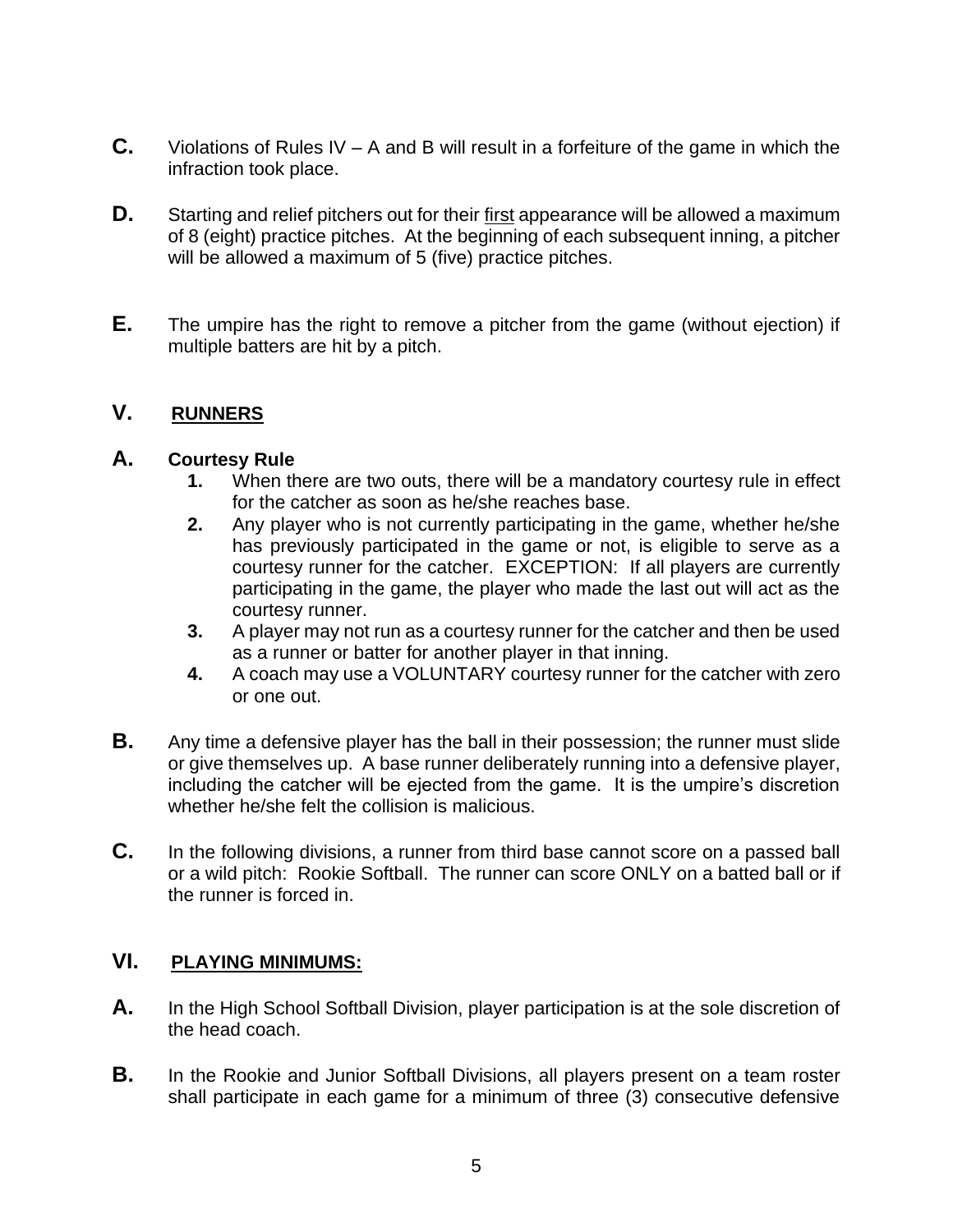outs and have at least one (1) plate appearance. Failure to meet mandatory play requirements will result in a one game suspension of the coach. *A coach willfully and knowingly disregarding this rule will result in removal from the league.*

## **VII. STANDINGS, SCHEDULES, AND POST-SEASON PLAY:**

- **A.** Team standings will be determined by total points. During the regular season, 2 (two) points will be awarded for each win and 1 (one) point for each tie. The team with the highest total points will be the first place team; the team with the second highest total points will be the second place team, etc. In the event of a tie between any positions, the tie will be decided in the following manner:
	- **1.** Record against each other.
	- **2.** Total wins.
	- **3.** Runs scored head to head.
	- **4.** Coin flip
- **B.** Every effort will be made to grant all requests regarding days off needed by teams, so long as the request is put in at least one week before the schedule is completed. The schedule is typically completed and handed out to coaches 2 (two) weeks before the regular season begins.
- **C.** Once the master schedule is finalized, teams are required to play at the designated day and time as scheduled. A game can only be rescheduled if:
	- **1.** Both coaches agree to reschedule the game **AND**
	- **2.** The Softball Commissioner is notified a minimum of 48 hours before the scheduled time.

If the criteria are not met, the game must be played at the scheduled day and time on the master schedule. One or both teams will forfeit if they do not show to the game.

- **D. All** PAL Softball playoff games are single elimination.
- **E.** The Softball Commissioner reserves the right to drop any player, coach, or team from the league if:
	- **1.** Any team forfeits 2 (two) or more games.
	- **2.** Any head or assistant coach does not show ethical and moral conduct on and off the field (please see Appendix I and Section II of PAL Softball Rules & Regulations).
	- **3.** Any team is found to have used ineligible players whether knowingly or not.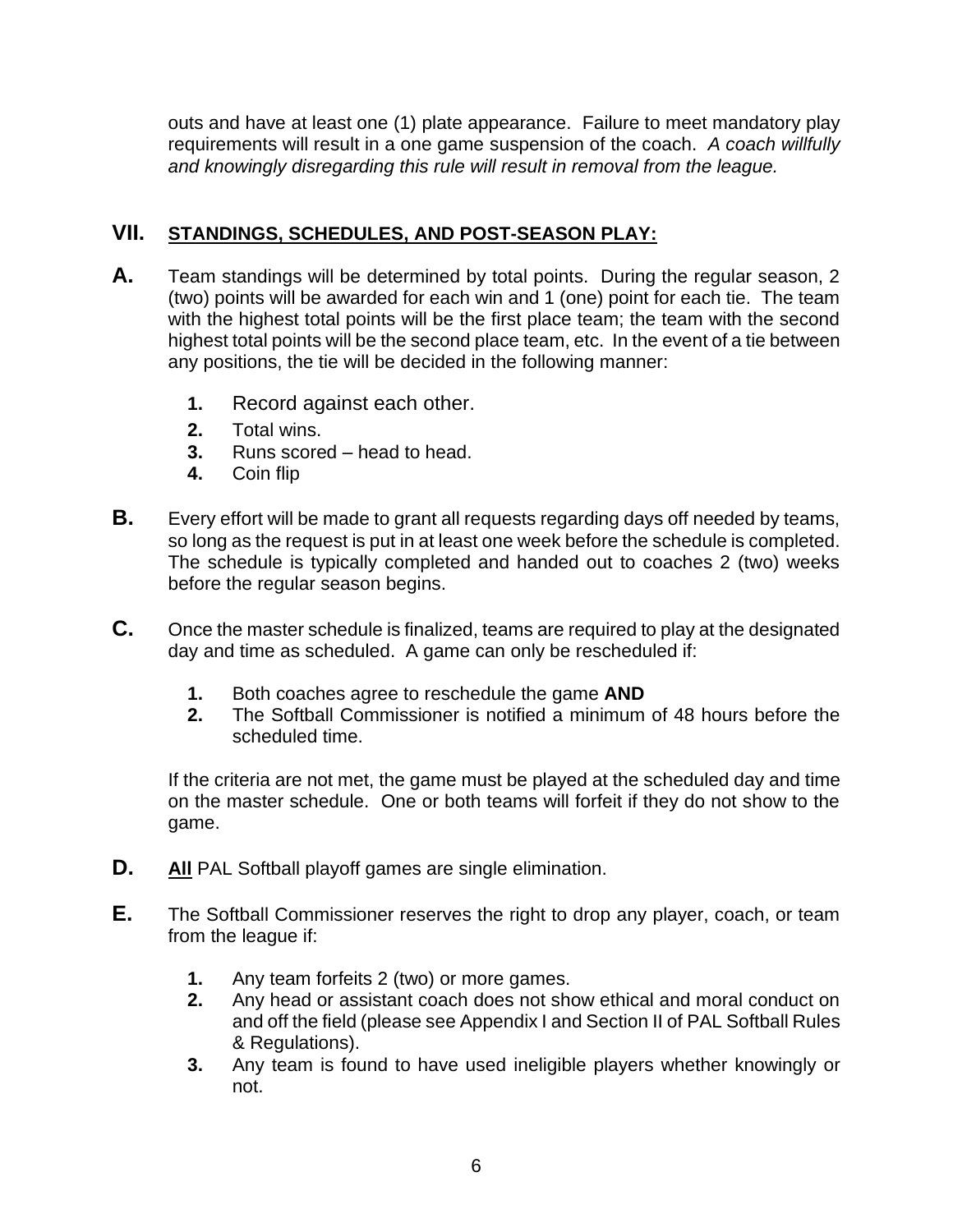### **VIII. PROTESTS:**

- **A.** The proper manner for a making a protest shall be: The manager or coach will inform the umpire that the game is being played under protest. THIS MUST BE DONE AT THE POINT THE ALLEGED VIOLATION OCCURS and the game situation must be logged in the protesting team's score book and signed by the umpire (example:  $3<sup>rd</sup>$  inning, 1 out, runners on 1<sup>st</sup> and 2<sup>nd</sup> base, 2-1 count on 3<sup>rd</sup> hitter John Smith). After one pitch is thrown, the protest cannot be accepted. A written summary of the protest must be submitted to the Softball Commissioner within 24 hours of the conclusion of the game.
- **B.** A \$100 deposit must accompany the written protest. The deposit will be returned only if the protest is upheld. If a protest is awarded, the game will be resumed from the point of protest.
- **C.** No protest shall be considered on a decision involving an umpire's judgment.
- **D.** In order to be a valid protest, the play under protest must have a direct effect on the outcome of the game.
- **E.** Protests made due to the use of an ineligible player may be considered only if made to the umpire before he/she leaves the field at the end of the game.

### **IX. FORFEITURES:**

- **A.** There will be a 15-minute grace period from the scheduled start time before a forfeit is called.
- **B.** Each team must have a minimum of 8 (eight) players to start and finish a game. EXCEPTION: At the start of the game, the visiting team may take its first at-bat with less than 8 (eight) players. If 8 (eight) players are not present by the time all visiting team players have batted or by the time the visiting team must take the field, the game will be forfeited.
- **C.** If any game is started with 8 (eight) players, outs are awarded in the normal manner (with an out recorded in the ninth spot). If a ninth batter should subsequently report to the team, that player must be inserted into the lineup in the ninth position. In addition, if a game has begun and subsequently the roster of any team is reduced to 8 (eight) for any reason, an out will be called each time the removed player was to bat.
- **D.** No coach shall use a player who is ineligible. It is the coaches' responsibility to know the correct age of his/her players. If it is found that a team has been using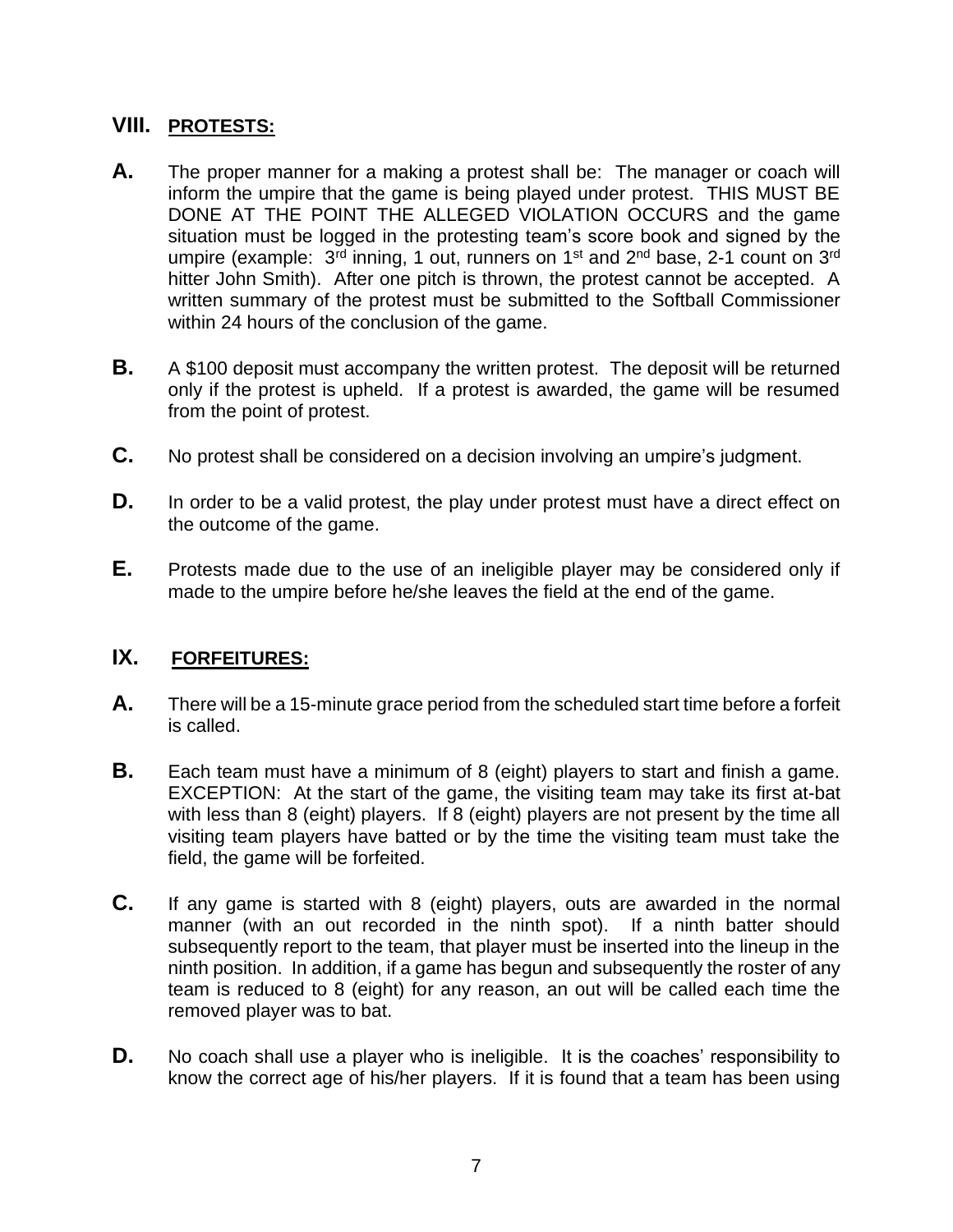an overage player, regardless of fault, the player will be expelled, and the team will forfeit all games in which the overage player previously played.

# **X. ROSTERS:**

- **A.** Each team must pay registration fees set by Detroit PAL for a minimum of 12 players and a maximum of 15 players.
- **B.** The following rule applies to all teams: If a team loses a player for the remainder of the season, a new player may be added to the team's roster with approval of the Softball Commissioner. The new player will pay a full registration fee.
- **C.** No player may be added to the roster under any circumstances past July 15 without prior approval of the Softball Commissioner.
- **D.** A manager or coach has the right to recommend to the Softball Commissioner that any player on his/her team be removed or suspended by presenting evidence of just cause.
- **E.** Every player from all teams must be registered on Sports Signup Play before they play in their first regular season game. The online registration must be filled out completely and shall include the player's name, address, phone number, birth date, age, and a parental agreement and waiver stating the child is physically able to play softball. The registration form MUST be signed (online) by at least one parent (or by the player if he/she is 18 years of age). Also, a picture and a copy of the player's birth certificate must be uploaded onto SI Play for each player on a roster. If a player's eligibility comes into question, the original document, with official seal, may be requested and must be furnished. Finally, all registration fees must have been paid to Detroit PAL prior to Opening Day. Scheduled games will be forfeited unless and until these rules are complied with.
- **F.** A player may elect to play in an upper division (e.g. a 10 year old may choose to play in the 12 & under division).
- **G.** No player can play in 2 (two) different divisions of Detroit PAL Softball or be on the same roster of 2 (two) teams in the same division.

### **XI. MISCELLANEOUS:**

**A.** A decision will be made regarding rainouts no later than 2 (two) hours before a scheduled game by the Softball Commissioner and/or the Umpire-in-Chief. E.g. if a 6:00 p.m. game is to be canceled due to weather conditions, a message will be left by 4:00 p.m. on Sports Signup Play. If there is no text of email sent by 4:00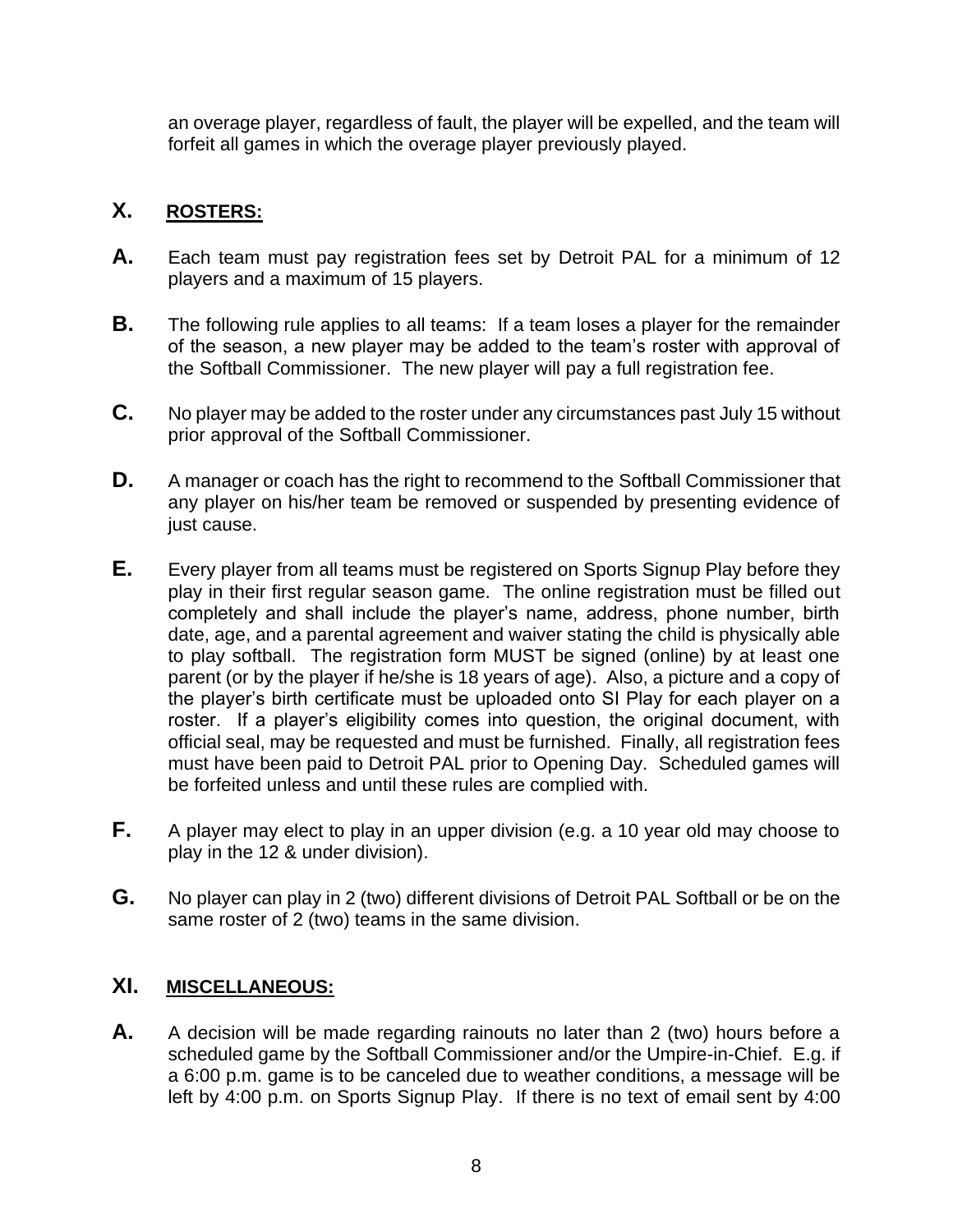p.m., then all players and coaches should report to their respective field. Every effort will be made to send an email out to all coaches 2 (two) hours before game time regarding weather conditions but a call should be made to Detroit PAL if an email cannot be sent out. Once at the field, only the umpire can make a decision whether or not to postpone a game due to weather conditions.

- **B.** The home team is responsible for keeping the official scorebook. However, scorekeepers from both teams should confer after each inning to make sure the score is correct. **Both teams are responsible for alerting the Softball Commissioner of the score no later than 24 hours from the end of the game.** The score should be entered on Sports Signup Play or e-mailed to [rcox@detroitpal.org.](mailto:rcox@detroitpal.org) If a coach does not have access to email, the score should be called in to 313-833-1600 x218. Failure to notify the Softball Commissioner of the score within 24 hours may result in a loss for both teams.
- **C.** The home team is responsible for laying down the bases and making sure the field is in playable condition. Teams that have their own home field should lay down bases, chalk the field and cut the grass whether they are listed as the home or away team.
- **D.** Seven (7) innings shall constitute a game in the High School Softball Divisions. Six (6) innings shall constitute a game in the Rookie Softball and Junior Softball divisions.
- **E.** No inning shall start after 1 hour and 45 minutes from the **scheduled** game time in the Rookie and Junior Softball divisions. No inning shall start after 1 hour and 45 minutes from the **scheduled** game time in the High School softball division.
- **F.** If both teams are present but the umpire arrives late, the official game time begins when the **first pitch is thrown** (and then rule XI-E applies). If the umpire is there on time, but one or both teams arrive late (but before forfeit time), the official time begins at the **scheduled** start time (and then rule XI-E applies).
- **G.** An abbreviated game shall be counted as official if 5 (five) innings in the 14 & under, and High School divisions, or 4 (four) innings in the 11 & under have been played. A game with less than 5 (five) innings in the 14 & under, and High School divisions, or 4 (four) innings in the 11 & under divisions will continue from the point of suspension if called for any reason (rain, darkness, lightning, etc.). No game shall be started over from the beginning. However, a game will be counted as official if 4 ½ innings in the 14 & under and High School divisions, or 3 ½ innings in the 11 & under divisions.
- **H.** There shall be a mercy rule in effect if a team is ahead by 15 runs after 3 (three) innings or 10 runs after 5 (five) innings for **all** divisions.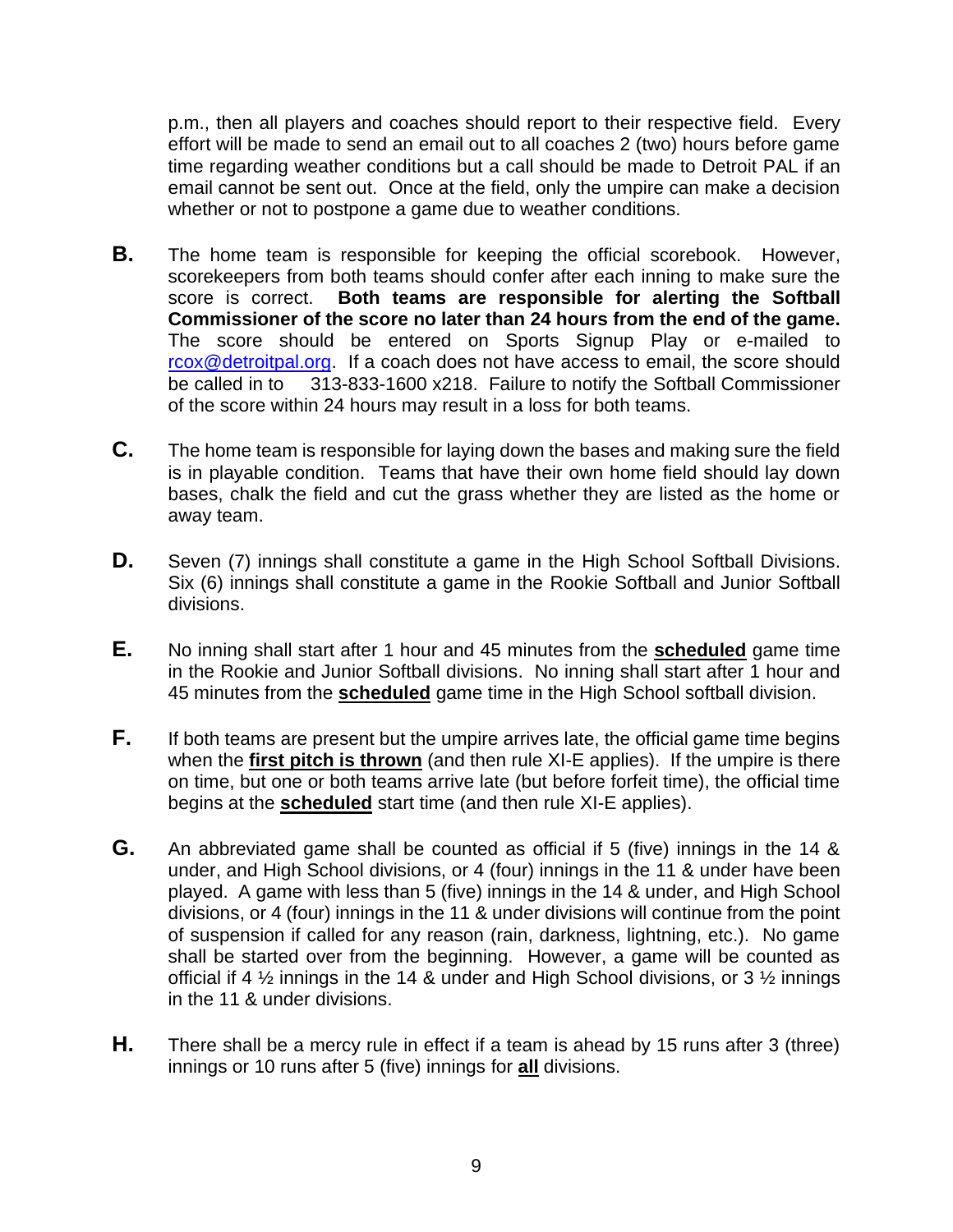# *DIVISIONAL RULES*

#### **ROOKIE SOFTBALL:**

- **1. Girls born on or after January 1, 2009 are eligible to play in the Rookie Softball division.**
- **2.** The distance between the bases shall be 50 feet. The distance between the pitching rubber and the front of home plate shall be 35 feet.
- **3.** An 11" yellow softball will be used for all Rookie Softball games.
- **4.** Rookie Softball is a Fast-Pitch division. A "Windmill" type pitch with a complete revolution in the delivery is legal. A modified "Sling shot" type pitch is also legal. A pitcher may throw a slow-pitch if she chooses.
- **5.** The defensive team may field 10 players in the traditional defensive alignment except the outfield will have 4 players stationed there. All outfielders must be at least 10 feet behind the base path.
- **6.** All players on a team shall bat in rotation throughout the game regardless of when they play in the field. The rotation should remain the same throughout the game. Players that come after the game has started must be placed at the end of the line-up.
- **7.** The batter may not advance to first base on a dropped third strike.
- **8.** Each half-inning ends when 3 outs are recorded or all players on the offensive team have batted, whichever comes first. If one team has fewer players than another team, the team with the fewer players gets an equal number of bat opportunities. For example, if one team has 10 players, and the other team has 13 players, then each team would get 13 at-bats per halfinning provided 3 outs were not made during the half-inning.
- **9.** Bunting is allowed.
- **10.**There is no infield-fly rule in Rookie Softball.
- **11.**Leadoffs are not allowed in Rookie Softball.
- **12.**Stealing is allowed after **the ball crosses home plate.**
- **13.**Players **CANNOT** steal home even if the ball crosses home plate first.
- **14.**A base runner shall be declared out for leaving the base before the ball is hit.
- **15.**All players must play at least three innings in the field and have one plate appearance.

#### **JUNIOR SOFTBALL:**

- **1. Girls born on or after January 1, 2006 are eligible to play in the Junior Softball division.**
- **2.** The distance between the bases shall be 60 feet. The distance between the pitching rubber and the front of home plate shall be 40 feet.
- **3.** A 12" yellow softball will be used for all Junior Softball games.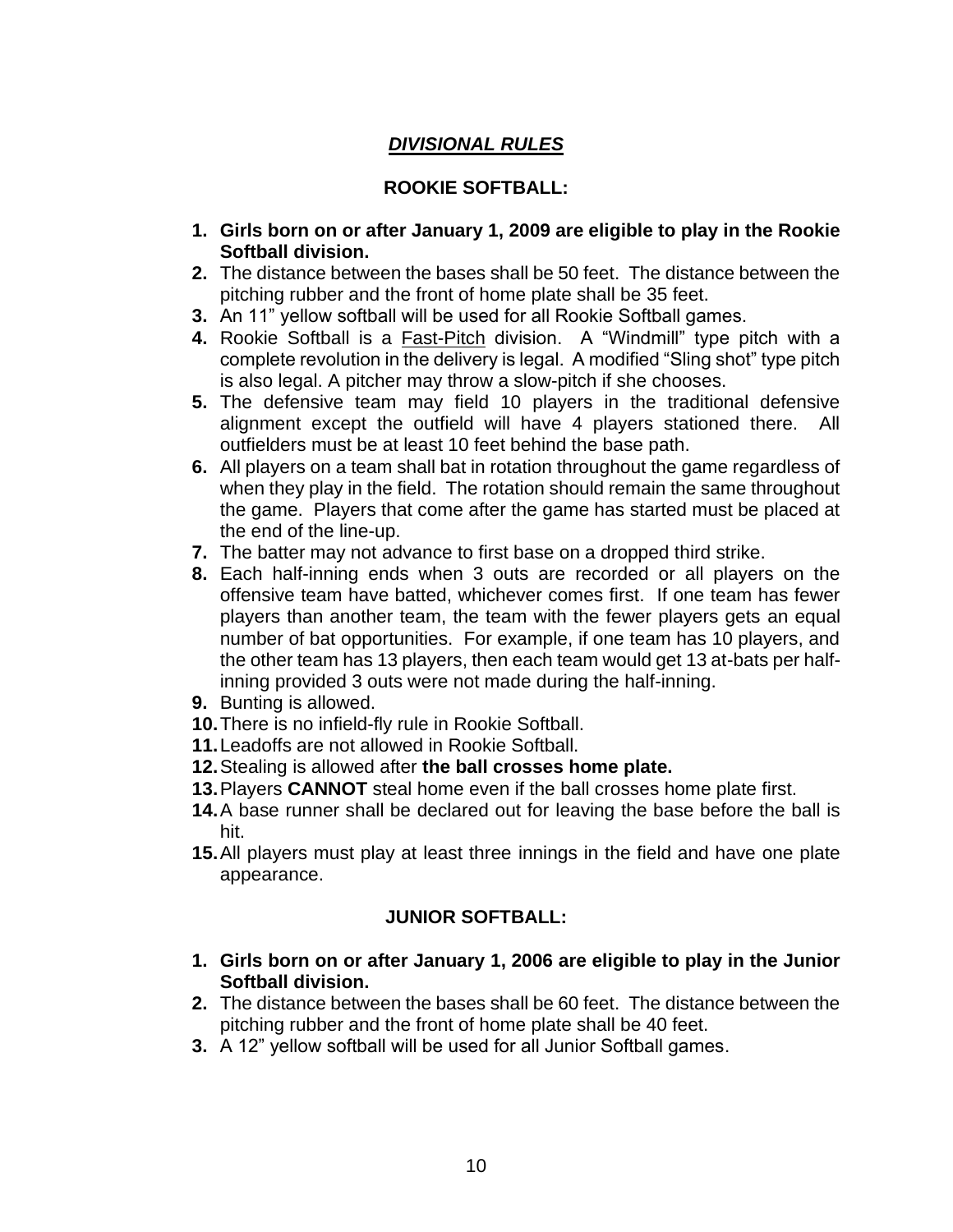- **4.** Junior Softball is a Fast-Pitch division. A "Windmill" type pitch with a complete revolution in the delivery is legal. A modified "Sling shot" type pitch is also legal.
- **5.** The batter CAN advance to first base on a dropped third strike.
- **6.** Leadoffs are not allowed. A runner may attempt to steal a base only after **the ball has left the pitcher's hand.**
- **7.** A base runner shall be declared out for leaving the base before the ball has left the pitcher's hand.
- **8.** All players must play at least three innings in the field and have one plate appearance.

### **HIGH SCHOOL SOFTBALL:**

- **1. Girls born on or after January 1, 2002 are eligible to play in the High School Softball division.**
- **2.** The distance between the bases shall be 60 feet. The distance between the pitching rubber and the front of home plate shall be 43 feet (NEW for 2011).
- **3.** A 12" yellow softball will be used for all Senior Softball games.
- **4.** Junior Softball is a Fast-Pitch division. A "Windmill" type pitch with a complete revolution in the delivery is legal. A modified "Sling shot" type pitch is also legal.
- **5.** The batter may advance to first base on a dropped third strike.
- **6.** Leadoffs are not allowed. A runner may attempt to steal a base only after **the ball has left the pitcher's hand.**
- **7.** A base runner shall be declared out for leaving the base before the ball has left the pitcher's hand.
- **8.** All players must play at least one inning in the field and have one plate appearance.

# **DETROIT PAL SOFTBALL RESERVES THE RIGHT TO CHANGE, MODIFY, ADD, OR DELETE ANY RULES AND REGULATIONS AT ANY TIME.**